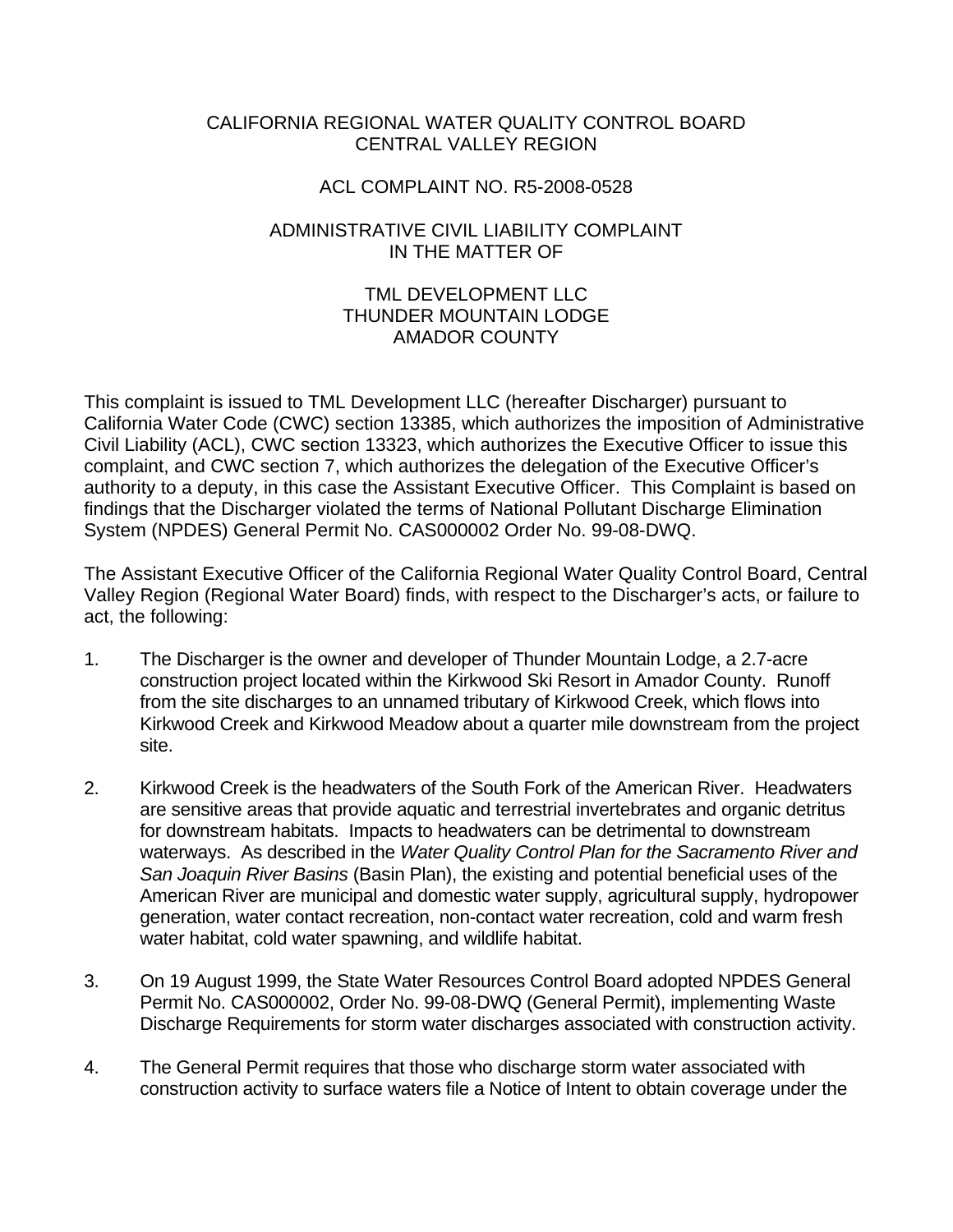General Permit and use best available technology economically achievable and best conventional control technology to reduce storm water pollution. The General Permit also authorizes non-storm water discharges only where they do not cause or contribute to a violation of any water quality standard and are controlled through implementation of appropriate Best Management Practices (BMPs) for elimination or reduction of pollutants.

- 5. The CWC requires that dischargers obtain coverage under the General Permit prior to commencing construction activities. The Discharger obtained coverage under the General Permit and was assigned WDID No. 5S03C346861 on 20 April 2007.
- 6. General Order No. 99-08-DWQ states, in part, the following:
	- *"C. SPECIAL PROVISIONS FOR CONSTRUCTION ACTIVITY:* 
		- *3. Discharges of non-storm water are authorized only where they do not cause or contribute to a violation of any water quality standard and are controlled through implementation of appropriate BMPs for elimination or reduction of pollutants."*

*\*\*\*\*\*\*\*\** 

- 7. The Discharger violated Special Provisions C.3 of the General Permit. The violation was caused by the Discharger's failure to implement appropriate BMPs for dewatering activities, which caused or contributed to a violation of the turbidity water quality objective.
- 8. The following General Permit violations were found at the Thunder Mountain Lodge site:
	- a. On 7 June 2007, Regional Water Board staff inspected the Thunder Mountain Lodge construction site and found most of the construction site to be disturbed. During the inspection, staff observed a significantly sediment-laden discharge entering an unnamed tributary of Kirkwood Creek. Staff followed the discharge to its source and found the Discharger's contractor using a sump pump to dewater a trench. Staff did not observe appropriate BMPs to control the turbidity in this nonstorm water discharge and noted that the discharge created considerable turbidity downstream and well into Kirkwood Meadow.

Staff took samples and measured the turbidity of the discharge at 1600 NTUs. Upstream of the runoff, staff noted that the water from the snowmelt was crystal clear. Turbidity measurements for clear water are most likely to be less than 10 NTUs and are definitely less than 100 NTUs. The Central Valley Regional Water Board's Basin Plan water quality objective for turbidity is based on background turbidity levels. Where natural turbidity is between 10 to 100 NTUs, increases in turbidity attributable to controllable water quality factors cannot exceed 20 percent. A discharge of 1600 NTUs would have, at a minimum, contributed to a violation of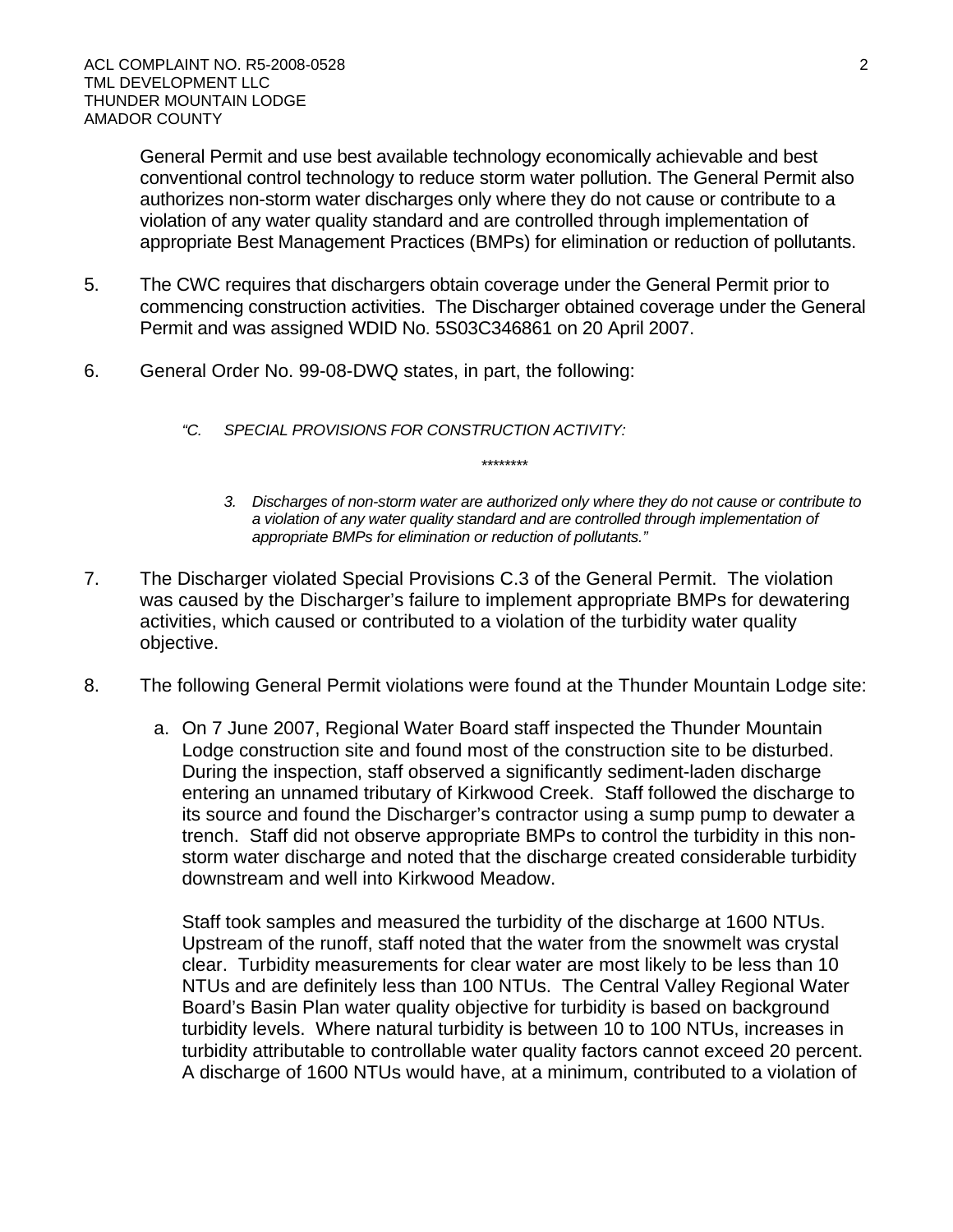the water quality objective for turbidity and was therefore a violation of the Basin Plan and the General Permit.

- b. On 27 June 2007, a Notice of Violation (NOV) was issued to the Discharger for the violation of the General Permit.
- c. On 13 July 2007, the Discharger responded to the NOV with documentation that settling tanks with a filtering mechanism had been installed and that perimeter BMPs and drain inlet protections were serviced. These BMPs should have been installed and operational before the Discharger's contractor began pumping any water, and prior to staff's 7 June 2007 inspection.
- 9. As discussed above, the Discharger failed to comply with the General Permit by discharging non-storm water that may contribute to a violation of a water quality standard and was not controlled through implementation of appropriate BMPs for elimination or reduction of turbidity.
- 10. Section 13385 of the CWC states, in part:
	- *"(a) Any person who violates any of the following shall be liable civilly in accordance with this section:*

*\*\*\*\*\*\*\*\** 

*\*\*\*\*\*\*\*\** 

- *(1) Section 13375 or 13376*
- *(2) Any waste discharge requirements or dredged and fill material permit.*
- *(5) Any requirements of Sections 301, 302, 306, 307, 308, 318, or 405 of the Federal Water Pollution Control Act as amended."*
- *"(c) Civil liability may be imposed administratively by the State Board or a Regional Board pursuant to Article 2.5 (commencing with Section 13323) of Chapter 5 in an amount not to exceed the… following:* 
	- *(1) Ten thousand dollars (\$10,000) for each day in which the violation occurs.*
	- *(2) Where there is discharge, any portion of which is not susceptible to cleanup or is not cleaned up, and the volume discharged but not cleaned up exceeds 1,000 gallons, an additional liability not to exceed ten dollars (\$10) multiplied by the number of gallons by which the volume discharged but not cleaned up exceeds 1,000 gallons."*

*"(e) In determining the amount of liability imposed under this section, the regional board, the state*  board, or the superior court, as the case may be, shall take into account the nature, *circumstances, extent, and gravity of the violation, or violations, whether the discharge is susceptible to cleanup or abatement, the degree of toxicity of the discharge, and, with respect to the violator, the ability to pay, the effect on its ability to continue its business, any voluntary* 

*\*\*\*\*\*\*\*\**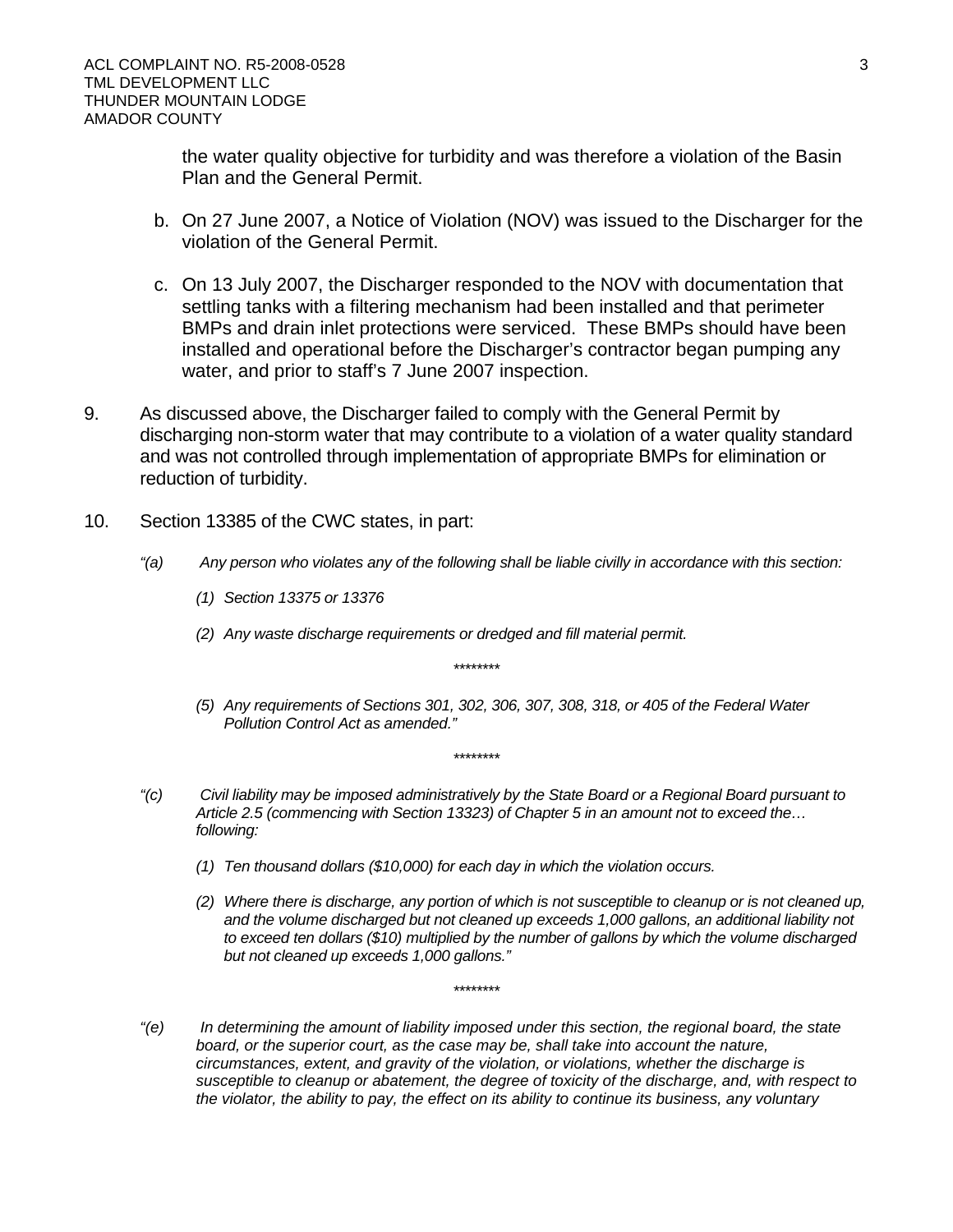*cleanup efforts undertaken, any prior history of violations, the degree of culpability, economic benefits or savings, if any, resulting from the violation, and other matters that justice may require. At a minimum, liability shall be assessed at a level that recovers the economic benefits, if any, derived from the acts that constitute the violation."* 

- 10. Pursuant to CWC section 13385(c), the Discharger has accrued a maximum civil liability of \$10,000. The maximum liability is based on one day of violation of the General Permit.
- 11. Issuance of this Administrative Civil Liability Complaint to enforce CWC Division 7, Chapter 5.5 is exempt from the provisions of the California Environmental Quality Act (Pub. Resources Code section 21000 et seq.), in accordance with California Code of Regulations, title 14, section 15321(a)(2).

# **TML DEVELOPMENT LLC IS HEREBY GIVEN NOTICE THAT:**

- 1. The Assistant Executive Officer of the Regional Water Board proposes that the Discharger be assessed an Administrative Civil Liability in the amount of ten thousand dollars (**\$10,000)**.
- 2. A hearing on this matter will be scheduled for the **31 July/1 August 2008** Regional Water Board meeting unless the Discharger agrees to complete the following by **9 June 2008**:
	- a. Waive the hearing by completing the attached form and returning it to the Regional Water Board; and
	- b. Pay the proposed civil liability of ten thousand dollars (\$10,000) in full.
- 3. If a hearing in this matter is held, the Regional Water Board will consider whether to affirm, reject or modify the proposed Administrative Civil Liability, or whether to refer the matter to the Attorney General for recovery of judicial civil liability.

\_\_\_\_\_\_\_\_\_\_\_\_\_\_\_\_\_\_\_\_\_\_\_\_\_\_\_\_\_\_\_\_\_\_\_\_\_\_\_ JACK E. DEL CONTE, Assistant Executive Officer

\_\_\_\_\_\_\_\_\_\_ 7 May 2008\_\_\_\_\_\_\_\_\_\_\_\_\_\_\_\_

<u>Date</u> and the contract of the contract of the contract of the contract of the contract of the contract of the con